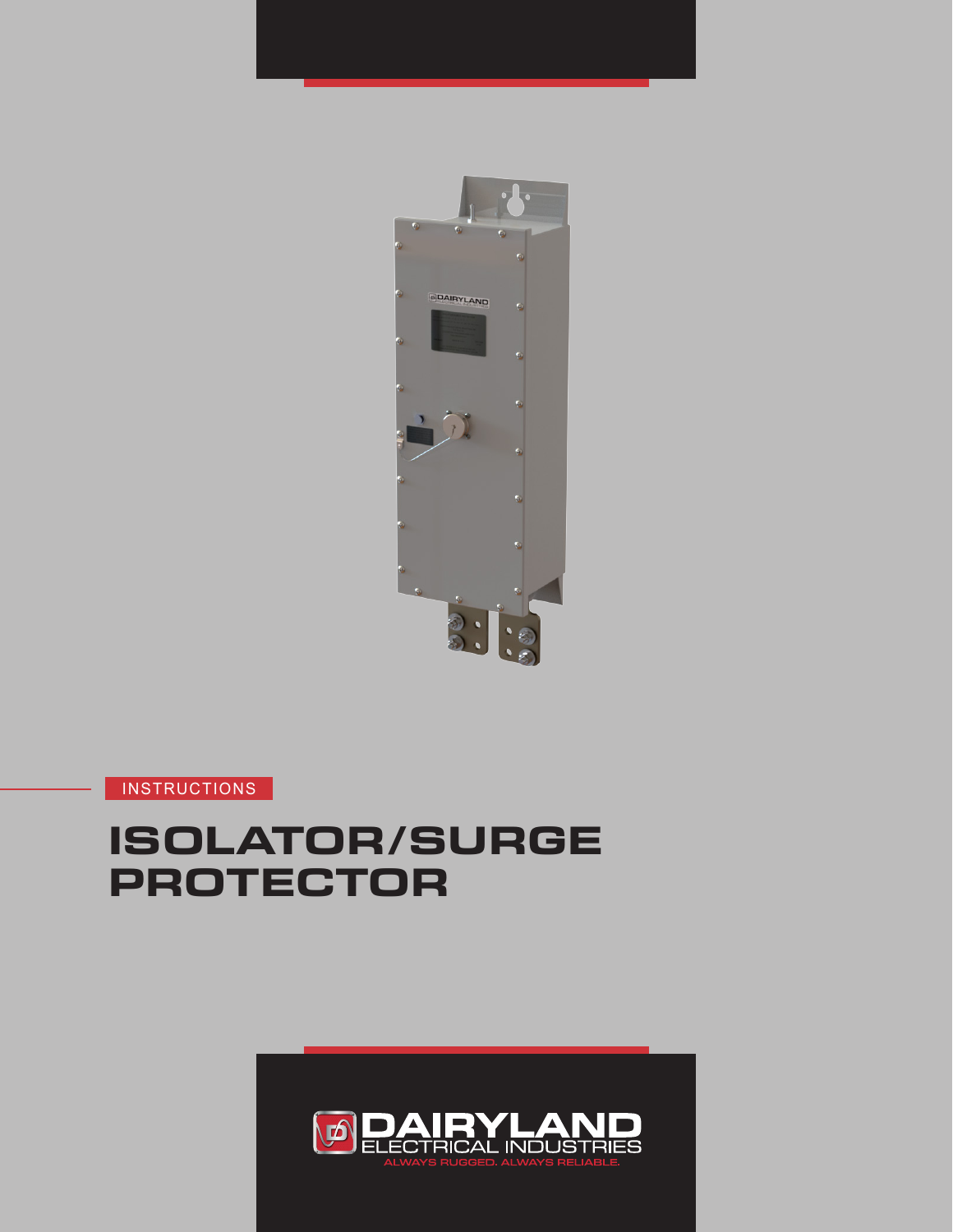## **INTRODUCTION**

The Isolator/Surge Protector (ISP) is a solid-state decoupler. The ISP provides DC blocking and AC continuity that benefits grounding in cathodically protected systems. The ISP is appropriate for applications that require greater than 15  $kA<sub>RMS</sub>$  fault currents.

ISP lightning impulse protection levels are 75kA or 100kA - similar to other Dairyland decoupler products.

### **PRODUCT ENVIRONMENTAL RATINGS**

ISP ambient operating temperature is from -40 °C (-40 °F) to +65 °C (+150 °F)

## **GENERAL FEATURES**

#### **Weight**

ISP with -FC (Fault Current) rating of rating 68 kA<sub>RMS</sub> or less weighs 52 lbs. ISP rated 118  $kA<sub>RMS</sub>$  weighs 92 lbs.

#### **Dimensions**

See Fig. X (ISP drawing) for ISP with -FS (Fault Current) rating of 68 kA<sub>RMS</sub> or less. See Fig. Y (ISP drawing) for ISP with rating of 118 $kA<sub>RMS</sub>$ .

#### **External Power**

No additional power input is required.

### **Hazardous Locations**

The ISP is a sealed product that does not produce sparks in any mode of operation. It meets the intent of ANSI / NFPA 70 Classes 1, Division 2 hazardous locations for NEC (U.S. National Electric Code) and CSA (Canadian Standards Association.)

The ISP has not been submitted for listing for hazardous locations because it is seldom used in hazardous locations. For applications requiring a device listed for hazardous locations, consider Dairyland's PCR or PCRH decoupler products. Note that these products operate differently than ISP (see also technical literature.)

## **ISP Fail-Safe Operation**

If ISP internal components fail, they will fail as a short-circuit. This condition no longer provides DC isolation. Use of ISP must ensure this is a safe failure condition for the application.



#### **MODEL NUMBER**

மி

If you have any questions on which ISP variant will satisfy your application's technical requirements, please contact Dairyland. For more detailed description of the model number, see the ISP Technical Literature.

#### **INSTALLATION SAFETY**

NACE SP0177 specifies unsafe touch potentials to be greater than 15VAC between the structure and ground. Voltage measurements may confirm the presence of these steady-state voltages; if in doubt, the use of insulating gloves is advised.

Dairyland recommends a grounding jumper (for example, BCL-1/0 accessory from Dairyland's website) as a safety precaution in the event of a momentary electrical hazard during installation; these voltages may be much larger, but for very short durations. A momentary rise in voltage from the structure lead to ground is not protected until the ISP is fully installed. Always connect the grounding jumper first and disconnect it last.

# **WARNING**

*During installation, unsafe voltage may be present and/ or sparking may occur. Please read and observe all safety precautions described in these installation instructions.*

**Legal Disclaimer:** User must be responsible for safe installation. Dairyland provides supplemental guidance for safe installation and maintenance of its products but is not liable for safe installation or comprehensive instructions. Dairyland guidance does not include nor supersede other application safety considerations.

Please consult all necessary safety precautions pursuant to applicable industry and/or company required practices. To ensure safe installation, Dairyland guidance must be applied within the context of these requirements.

**DAIRYLAND ELECTRICAL INDUSTRIES | 608.877.9900 | DAIRYLAND.COM**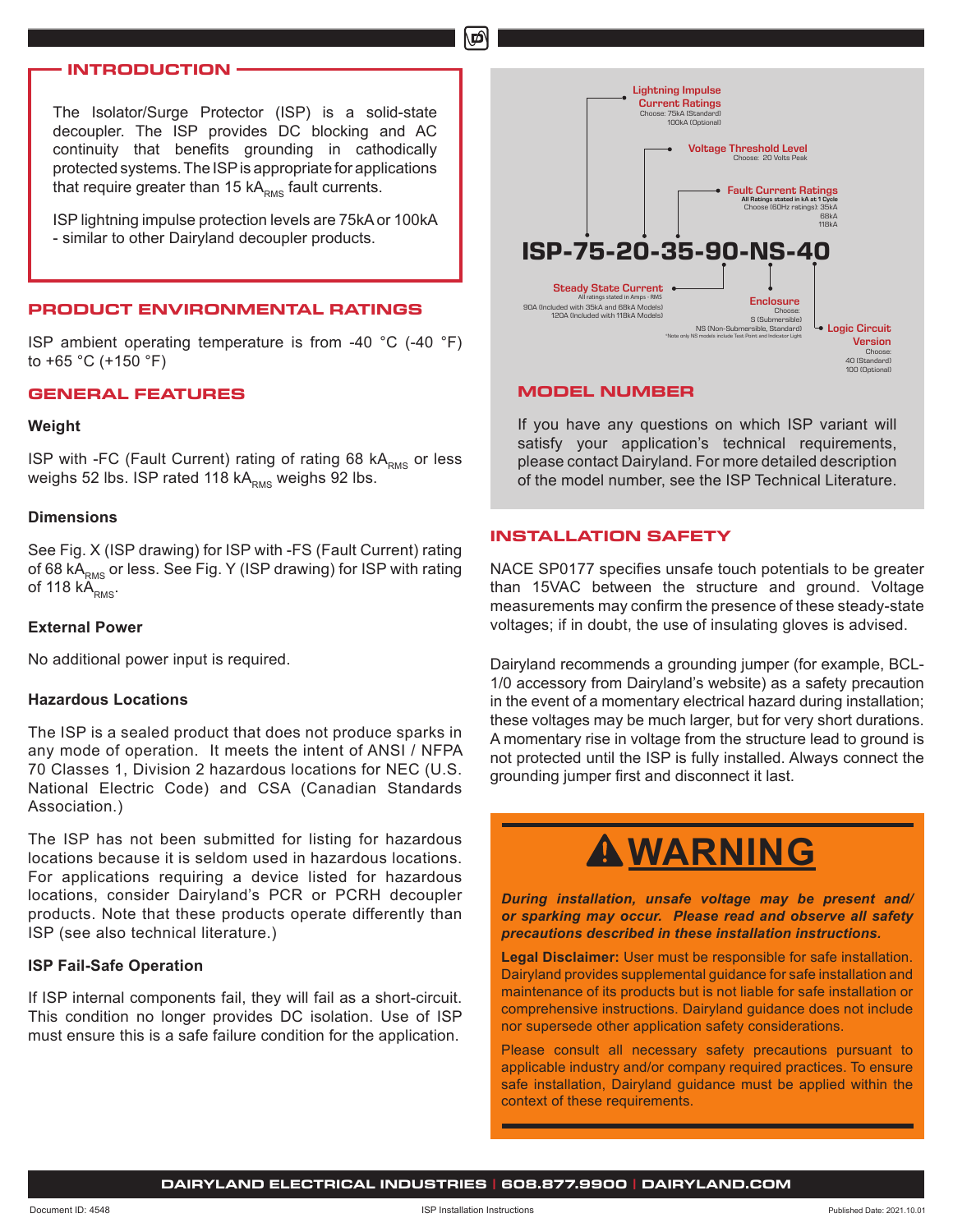## **INSTALLATION CHECKLIST**

# **Checklist 1: Environment Safety and PPE**

(PPE – "Personal Protective Equipment")

- 1. No Hazardous Gases or Vapors Present
	- O Non-combustible in presence of arcing or sparks
- 2. Grounding Jumper (product-to-structure connection)
	- Connect first (prior to terminal connections)
	- Disconnect last (after installation complete)
- **3. Electrically Insulated Gloves** 
	- O Structure >15  $V_{AC}$ -to-ground, see NACE SP0177

## **Checklist 2: Test Equipment**

## Option **A**:

- 4. Multimeter (e.g. DMM)
	- O Resistance measurement (Range: 1 Ohm)
	- O Voltage measurement (Range: 100  $V_{DC}$ ,  $V_{RMS}$ )
	- O Clamp-on current (Range varies: <100  $A_{\text{DC}}$ ,  $A_{\text{RMS}}$ )
- 5. Shorting cable (terminal-to-terminal short connection)
	- **O** Insulated clamps on each end
	- 3 feet (1 meter) in length
	- 6 AWG or thicker (depends on application)

## Option **B**:

- 6. ISP Tester (only if ISP contains a test point)
	- For in-situ comprehensive test diagnostics

# **INSTALLATION CONSIDERATIONS**

## **Mounting**

மி

See outline drawings at the conclusion of this document for detailed product dimensions. Two 0.56in (14mm) holes are provided, one per each short edge of the ISP. Dairyland recommends 0.5in (12mm) diameter bolts (user furnished) be used in these holes.

ISP mounting orientation and location must consider:

- Lead polarity
- Lead connection (wire) length
- Ease of access to "test point" and "red indicator" (if present)

Position and orient the ISP mounting so that each terminal reaches its intended destination with the shortest lead length possible.

For mounting to a round pole, accessory brackets are available on the Dairyland website.

## **Terminals and Polarity**

Four 0.5in holes are available on each of the two terminals of the ISP. Neither terminal is internally bonded to the enclosure, so the enclosure must be bonded to the grounding system. The enclosure-to-station bond connection may be made through the uncoated mounting hole nearest the terminals.

Polarity designations are embossed on the enclosure above each terminal.

- Positive terminal (+) connects to ground.
- Negative terminal (-) connects to the cathodically protected structure.

## **Lead Connections**

The ISP best protects the structure during lightning strikes when the lead connections (wires to its terminals) are short. Typically connecting wires add greater than 1,500V per foot of wire.

The ISP suppresses hazardous voltages at its terminals; any voltage difference along the lead connections presents greater risk to the protected structure. Lightning strike hazards develop the largest voltage along lead connections due to their fast rise and fall times (micro-seconds).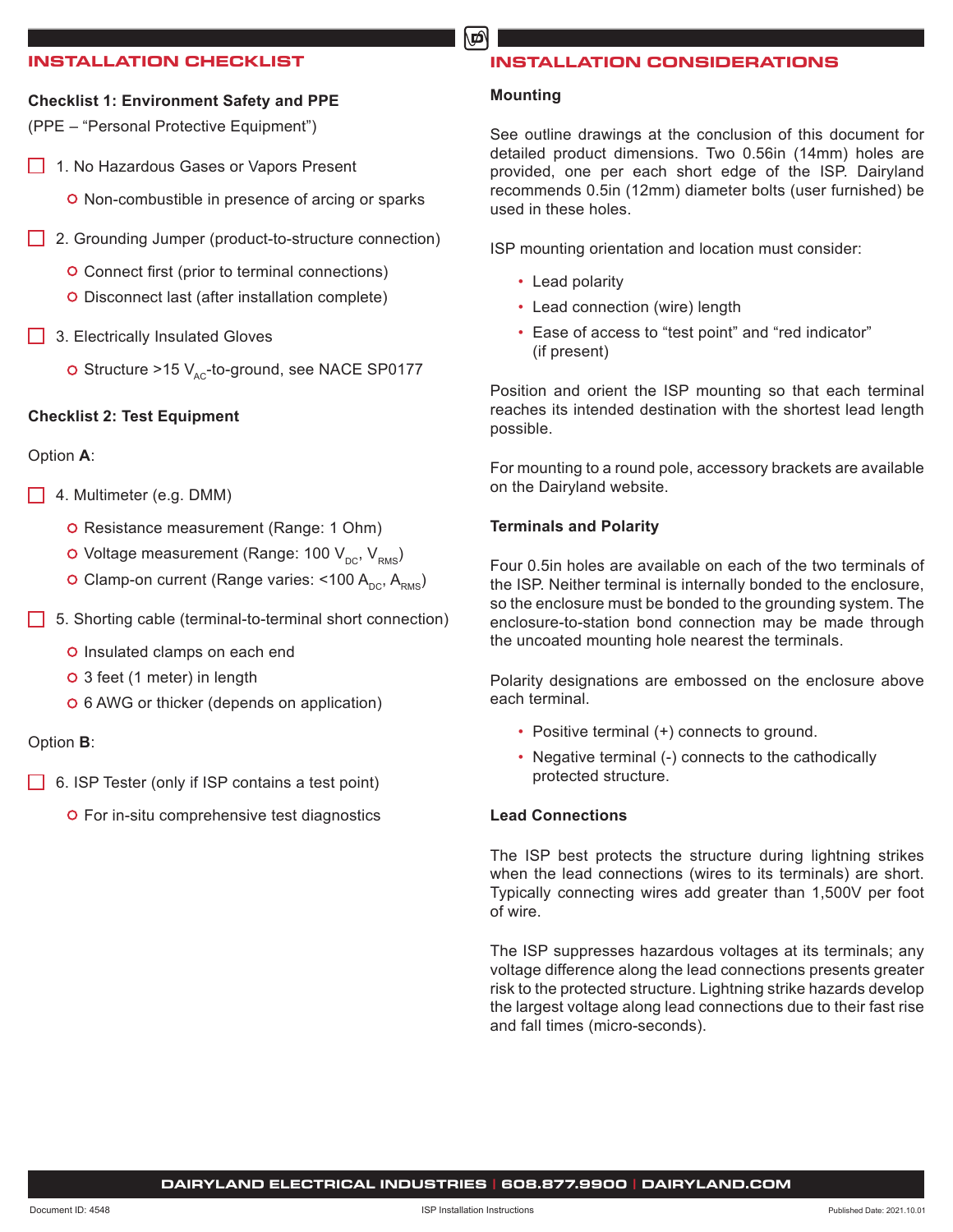## **INSTALLATION PROCEDURE**

- 1. Review "Installation Safety" to ensure familiarity with Dairyland safety precautions.
- 2. Review "Installation Considerations" in order to choose mounting location
- 3. Install top and bottom mounting screws
- 4. Attach safety **grounding jumper** (product to structure)

**OPTION A PRE-INSTALLATION TEST PROCEDURE** (prior to connecting ISP terminals).

- 5. Execute the following steps:
	- a. Set Multimeter (DMM) to ohmmeter.
	- b. Briefly short ISP terminals with shorting cable.
	- c. Measure across ISP terminals with DMM (any lead-to-terminal polarity is acceptable).
	- $\Box$  Confirm ohmmeter measures low resistance (close to 0 Ohms) upon first contact with the ohmmeter.
	- $\square$  Confirm ohmmeter resistance measurement gradually increases over time (typically greater than 1,000 Ohm).
- \***NOTE:** if ISP ohmmeter reads a steady low resistance (does not gradually increase over time), contact Dairyland technical support before proceeding.
	- d. Set Multimeter (DMM) to Volts AC.
	- e. Measure **across the connection points** to which the ISP will later be connected (do not measure across the ISP terminals.)
	- Record in table below as **Open-Circuit V**<sub>PMS</sub>
	- f. Set Multimeter (DMM) to Volts DC.
	- g. Measure **across the connection points** to which the ISP will later be connected (do not measure across the ISP terminals.)
	- **Example 2** Record in table below as **Open-Circuit V**<sub>nc</sub>
	- h. Attach the shorting cable **between the connection points** to which the ISP will later be connected (do not attach across ISP terminals.)
	- i. Set Multimeter (DMM) to Current AC with clamp-on current sensing mechanism. Clamp to cable.
	- **H** Record in table below as **Short-Circuit A**<sub>PMS</sub>
	- j. Set Multimeter (DMM) to Current DC with clamp-on current sensing mechanism.
	- **Record in table below as Short-Circuit A<sub>nc</sub>**
- k. Choose the appropriate Z value for ISP according to the table.
- □ Multiply and Record Z<sup>\*</sup>A<sub>pMs</sub><sup>\*</sup>1.414 as Vpk<sub>AC</sub>
- $\Box$  Add and Record **Vpk**<sub>AC</sub> + **V**<sub>DC</sub> as **V**<sub>TOTAL</sub>
- □ Check **V<sub>TOTAL</sub>** is less than 17V (for 20V ISP trigger)
- \***NOTE:** if **V**<sub>TOTAL</sub> does not meet this condition, contact technical support of your application (or Dairyland) to determine next steps before proceeding. This indicates the ISP ratings may not satisfy the application's steady-state operating conditions; in other words, the ISP may trigger repetitively.
	- l. Disconnect shorting cable from system.

## **TERMINAL CONNECTIONS**

டி

- 6. Connect bond wire from **positive terminal to enclosure**.
- 7. Attach **positive terminal to system ground**.
- 8. Attach **negative terminal to cathodically protected structure**.
- 9. After both terminals are connected, check for repetitive triggering indicators. The indicators mentioned below are similar. If any of the below indicators are present, call attention to the situation with local technical resources.
	- a. Red Indicator (if present) illuminates repetitively
	- b. Audible "clicking" sounds
	- c. DMM  $V_{RMS}$  +  $V_{DC}$  measurement from step 5 Option **A pre-installation procedure** should be repeated. In normal operation, the ISP is likely to reduce these voltage measurements from their pre-installation values.

## **EXAMPLE**

Assuming ISP-75-20-35-90-NS-40 model in 60Hz system.

If the pre-installation Short-Circuit A<sub>RMS</sub> value is 10A, expected  $V_{\text{PMS}}$  is as follows:

 $V_{RMS}$  = 10 $A_{RMS}$  x 0.088 Ohm = 0.88 $V_{RMS}$ 

Measured Open-Circuit  $V_{PMS} = 0.9V_{PMS}$ 

Therefore, since  $V_{RMS}$  (measured) is approximately equal to expected  $V_{\rm rms}$ , the ISP is functional.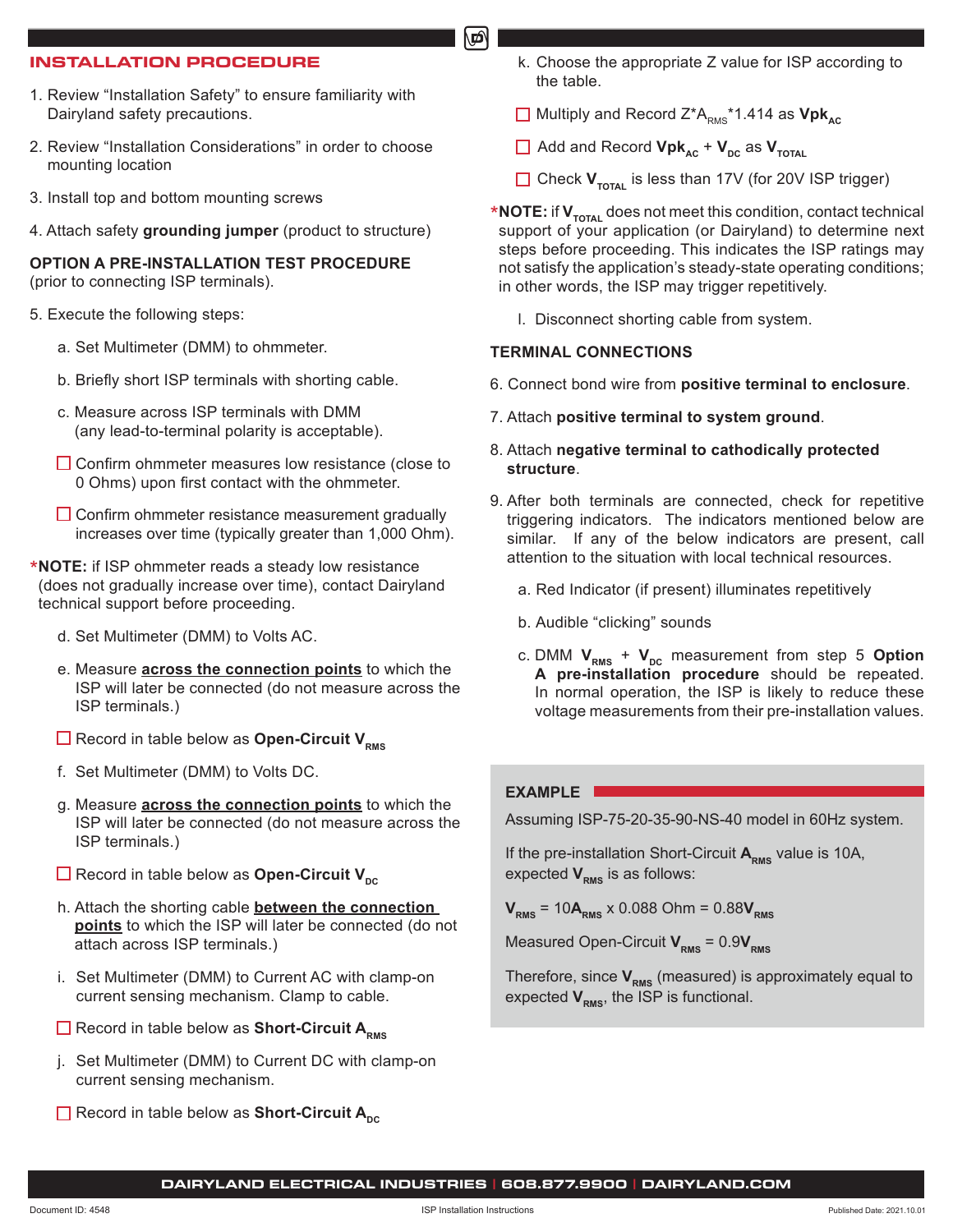## **OPTION A POST-INSTALLATION TEST PROCEDURE**

- 10. Calculate and compare leakage current of the ISP.
	- $\Box$  Record the Leakage A<sub>pc</sub> as follows: multiply earlier Open-**Circuit**  $V_{\text{nc}}$  measurement by the constant 0.25mA/V.

## **EXAMPLE**

If the pre-installation **V**<sub>nc</sub> measurement is 10V, the acceptable DC current after installation is:

10V x 0.25mA/V = 2.5mA

- a. Set Multimeter (DMM) to Volts DC and measure at ISP terminals.
- **EXECORDER IN A Record voltage measurement as Open-Circuit V<sub>DC</sub>** in the table under "Post-Installation" column. Check that this post-installation value is comparable to the preinstallation measurement.

**\*NOTE:** DC Voltage measurements should not change significantly from pre-installation measurements (consult technical support of your specific application to confirm how much  $V_{\text{nc}}$  change may be expected.)

b. If change of  $V_{\text{pc}}$  from before and after installation is determined to be significant, it may indicate **Leakage**  A<sub>nc</sub> is beyond the expected value recorded in the table. In this case, consult technical support of your specific application to measure leakage current.

Consult Dairyland Electrical Industries if the measurement is greater than Leakage A<sub>pc</sub>.

11. Remove safety **grounding jumper**.

If the unit ever appears failed for any reason described in the above procedure, or for other reasons you may identify, contact Dairyland Electrical Industries. Dairyland may assist with these technical steps or with authorization to return unit to factory for test and/or repair. Repair under warranty is invalid if circuit has been disassembled

| <b>Z</b> Values | 60Hz System | 50Hz System |
|-----------------|-------------|-------------|
| -AC code: 90    | 0.088       | 0.106       |
| $-AC code: 120$ | 0.066       | 0.080       |

| <b>Measurements</b>                 | <b>Option A:</b><br><b>Pre-Installation</b> | <b>Option A:</b><br><b>Post-Installation</b> |
|-------------------------------------|---------------------------------------------|----------------------------------------------|
| Leakage A <sub>pc</sub>             |                                             |                                              |
| <b>Open-Circuit V<sub>RMS</sub></b> |                                             |                                              |
| Open-Circuit V <sub>pc</sub>        |                                             |                                              |
| <b>Short-Circuit ARMS</b>           |                                             |                                              |
| <b>Short-Circuit Apc</b>            |                                             |                                              |
| $Vpk_{AC}$                          |                                             |                                              |
|                                     |                                             |                                              |

### **OPTION B: ISP TESTER PROCEDURE**

ISPs with the Test Point option may be comprehensively and automatically tested in situ with the "ISP Tester" accessory. Ensure the cap is firmly tightened when the test point is not in use. Contact Dairyland for more information.

## **CUSTOMERSERVICE@DAIRYLAND.COM**

P.O. Box 187 Stoughton, WI 53589, USA

**DAIRYLAND ELECTRICAL INDUSTRIES | 608.877.9900 | DAIRYLAND.COM**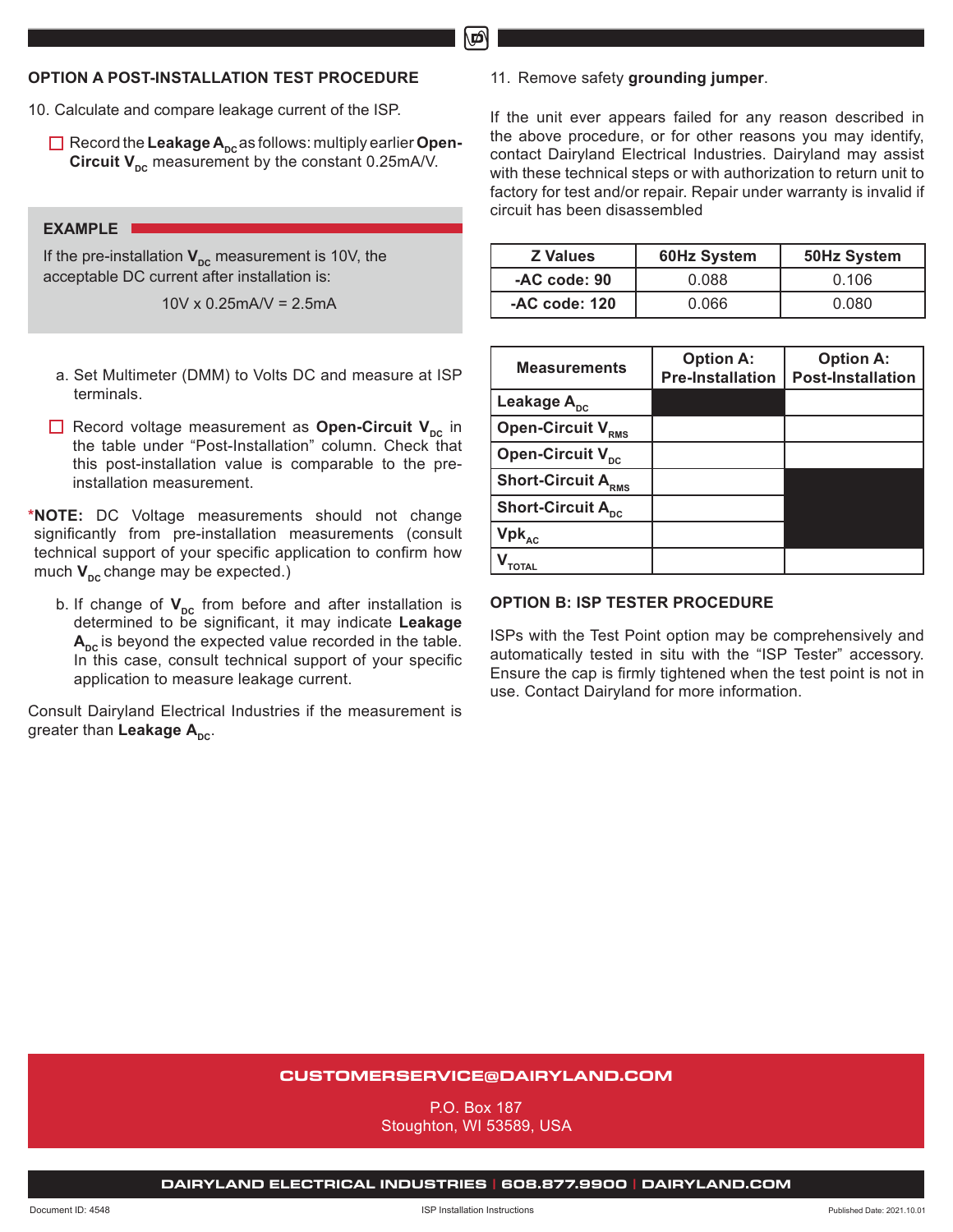

NOTE:

| $\mathbf{H}$<br>p<br>d<br>П<br>П<br>b<br>0 <br>П<br>$\mathbf{H}$<br>Đ<br>$\partial$<br>П<br>$\mathbf{H}$<br>O<br>$\mathbf{q}$<br>П<br>$\mathbf{H}$<br>Ø<br>$\mathbf{q}$<br>П<br>$\mathbf{H}$<br>d<br><b>BU</b><br><b>ISOMETRIC VIEW</b><br><b>DATE DRAWN:</b><br><b>DAIRYLAND ELECTRICAL</b><br><b>JPW</b><br>2015-01-06<br><b>INDUSTRIES, INC.</b><br>P.O. BOX 187<br><b>DATE APPROVAL:</b><br>DWG APPROVAL:<br>STOUGHTON, WI 53589<br>09/30/2021<br><b>RJH</b><br>608-877-9900<br>DAIRYLAND.COM<br><b>ISP OUTLINE DIMENSIONS</b><br>DWG SIZE: SCALE: REV:<br>SHEET:<br>OF<br>PART#:<br>100069<br>В<br>$\mathbf 2$<br>B<br>1:6<br>1 |                                                 |  | Đ<br>p<br>p | Ø<br><b>RANTINO</b> | j<br>Ŏ<br>$\sum_{i=1}^{n}$ | $\mathbf{o}$<br>Ó<br>$\mathbf{H}$ |  |
|--------------------------------------------------------------------------------------------------------------------------------------------------------------------------------------------------------------------------------------------------------------------------------------------------------------------------------------------------------------------------------------------------------------------------------------------------------------------------------------------------------------------------------------------------------------------------------------------------------------------------------------|-------------------------------------------------|--|-------------|---------------------|----------------------------|-----------------------------------|--|
|                                                                                                                                                                                                                                                                                                                                                                                                                                                                                                                                                                                                                                      |                                                 |  |             |                     |                            |                                   |  |
|                                                                                                                                                                                                                                                                                                                                                                                                                                                                                                                                                                                                                                      | DRAWN:                                          |  |             |                     |                            |                                   |  |
|                                                                                                                                                                                                                                                                                                                                                                                                                                                                                                                                                                                                                                      | TITLE:<br><b>SOLE PROPERTY</b><br>PRODUCTION IN |  |             |                     |                            |                                   |  |
|                                                                                                                                                                                                                                                                                                                                                                                                                                                                                                                                                                                                                                      | N OF DIARYLAND<br>TED.                          |  |             |                     |                            |                                   |  |

1. THE TEST POINT AND LED INDICATOR ARE ONLY AVAILABLE WITH A NON-SUBMERSIBLE ENCLOSURE AND ARE NOT AVAILABLE ON THE SUBMERSIBLE ENCLOSURE.

| ASME Y14.5M 2018 APPLIES                                    | MATERIAL:                                                                                                                      | DRAWN:                            |
|-------------------------------------------------------------|--------------------------------------------------------------------------------------------------------------------------------|-----------------------------------|
|                                                             |                                                                                                                                | <b>JPW</b>                        |
| UNLESS OTHERWISE SPECIFIED<br>DIMENSIONS ARE IN INCHES.     | NΑ                                                                                                                             | <b>DWG APPROV</b>                 |
| COMPUTER-GENERATED DRAWING FINISH:<br>DO NOT EDIT MANUALLY. |                                                                                                                                | <b>RJH</b><br>TITI F <sup>-</sup> |
| $\text{.XXX} = +.005"$                                      | <b>NA</b>                                                                                                                      |                                   |
| $.XX = +.01"$<br>63                                         |                                                                                                                                |                                   |
| $.X = +.03"$                                                | THE INFORMATION CONTAINED IN THIS DRAWING IS THE SOLE PROPERTY<br>OF DIARYLAND ELECTRICAL INDUSTRIES. INC. ANY REPRODUCTION IN | Isi                               |
| ANGLES = $\pm 1$ °                                          | PART OR WHOLE, WITHOUT THE WRITTEN PERMISSION OF DIARYLAND<br>ELECTRICAL INDUSTRIES. INC. IS PROHIBITED.                       |                                   |

**35kA/68kA ISP**